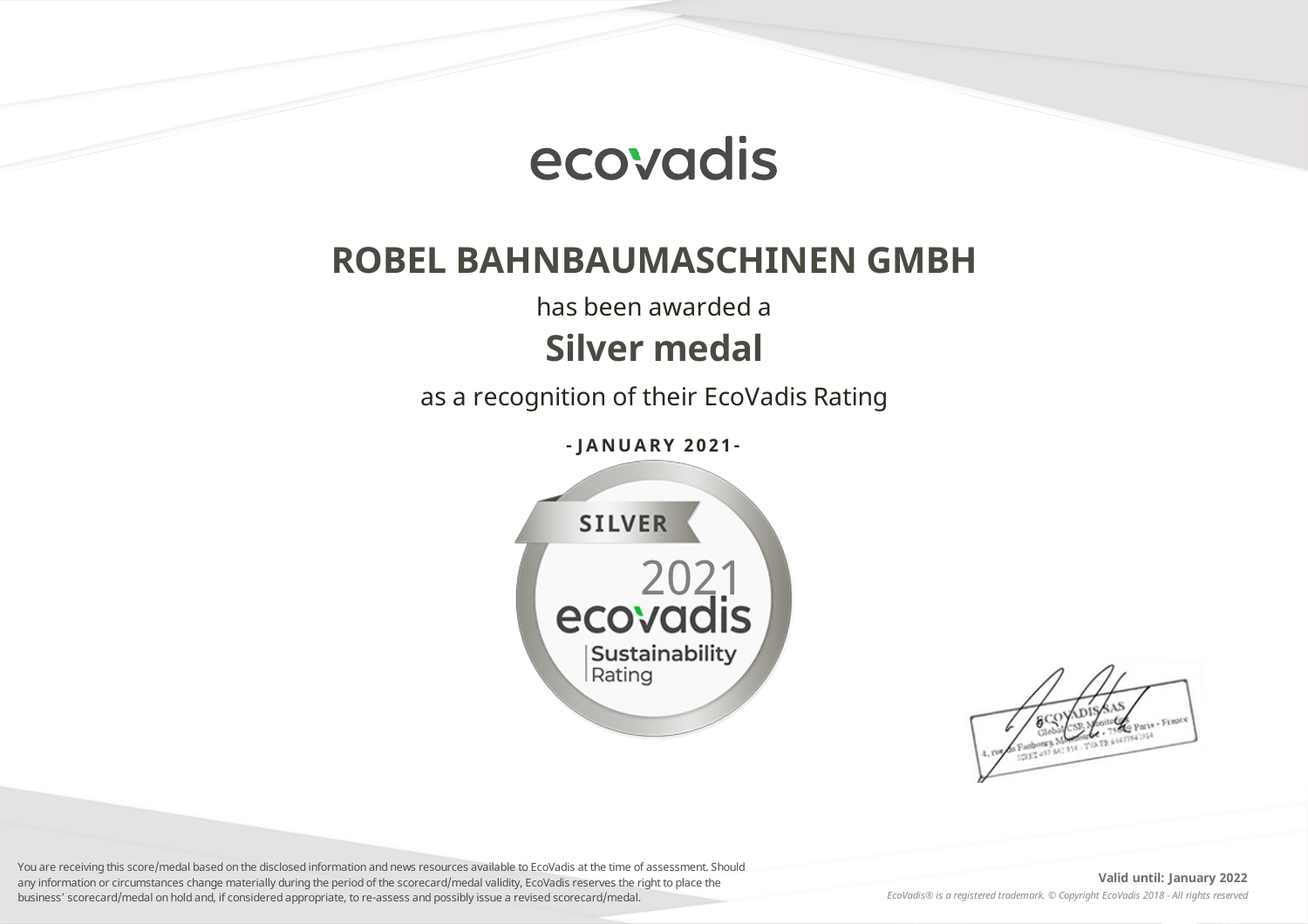## ecovadis

## **ROBEL BAHNBAUMASCHINEN GMBH**

Freilassing - Germany | Manufacture of special-purpose machinery Publication date: 19 Jan 2021 Valid until: 19 Jan 2022

# **59** /100<br>**2021 59** /100<br>**ecovadis** Sustainability

**84 th** percentile

### **CERTIFICATIONS & ENDORSEMENTS**

At least one site is ISO 14001 certified

#### **SUSTAINABILITY PERFORMANCE OVERVIEW**





#### **Overall score distribution Theme score comparison**



\* You are receiving this score/medal based on the disclosed information and news resources available to EcoVadis at the time of assessment. Should any information or circumstances change materially during the period of the scorecard/medal validity, EcoVadis reserves the right to place the business' scorecard/medal on hold and, if considered appropriate, to re-assess and possibly issue a revised scorecard/medal.